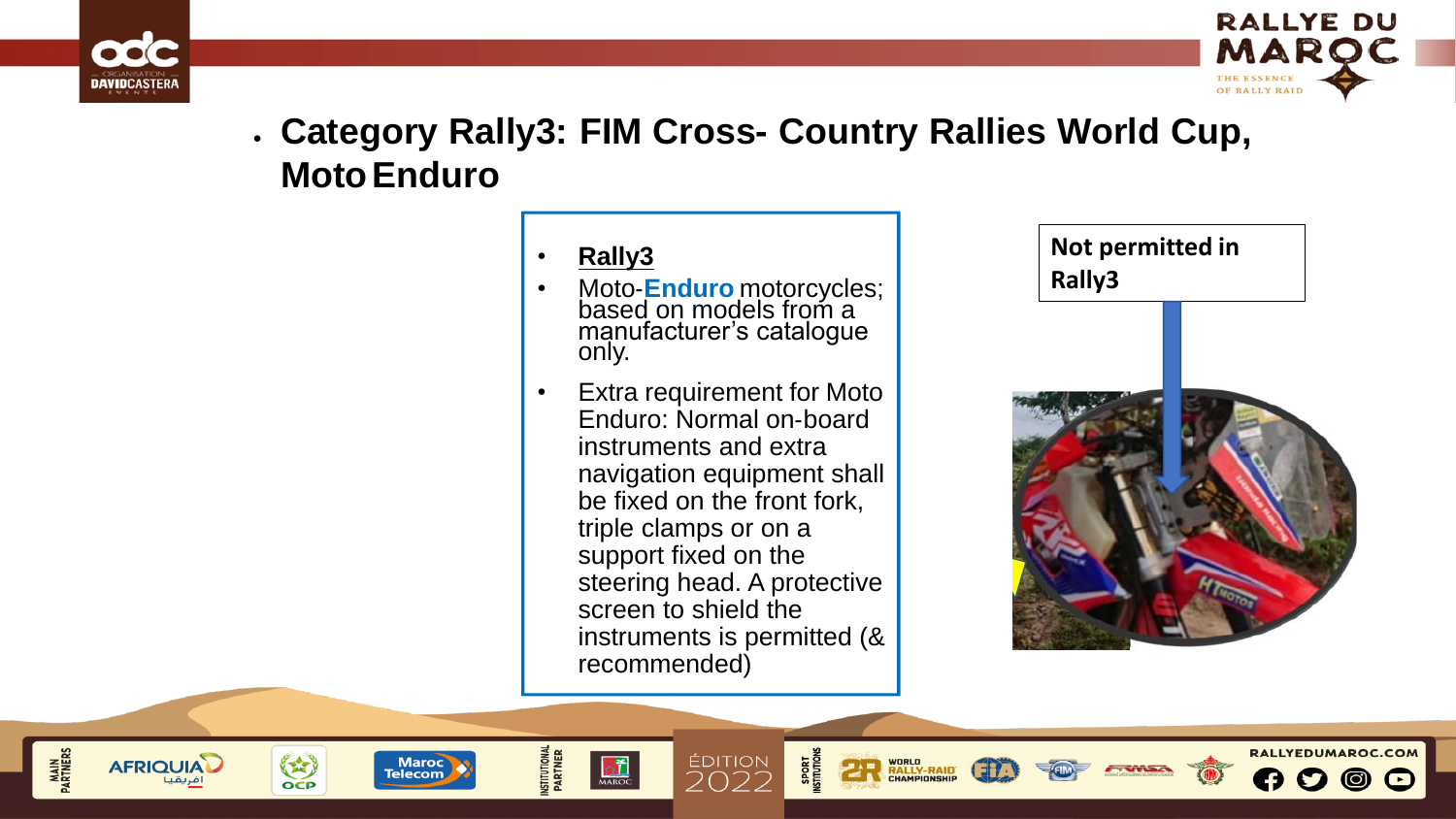

**MAIN<br>RTNERS** 

**AFRIQUIA** 



RALLYEDUMAROC.COM

## 07.02 Extra requirement for **Category Rally3**:

Normal on-board instruments and extra navigation equipment shall be fixed on the front fork, triple clamps or on a support fixed on the steering head. A protective screen to shield the instruments is permitted (& recommended) **but it cannot follow the streamline of the fuel tank & radiator covers. (see Figure1)**



#### **58.01 Engine capacity**

**CEP** 

World Championship, -Cup, Rally3 : 450cc category: Single cylinder engines up to 450cc 2T or 4T **(2T only allowed in Rally3)**

> **Maroc Telecom**

**ISTITUTIONAL**<br>PARTNER

ÉDITION

WORLD<br>RALLY-RAID<br>CHAMPIONSHIP

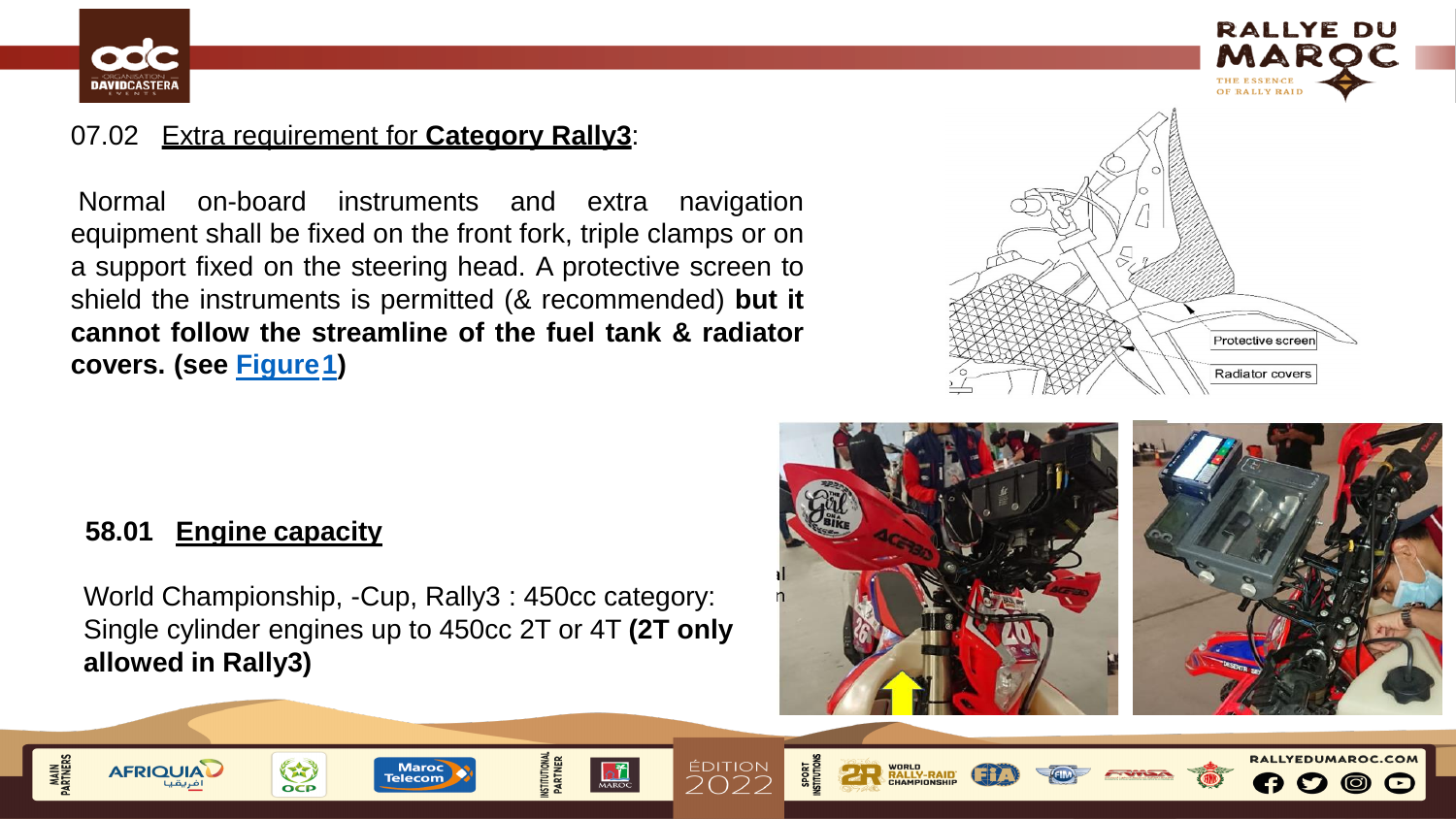



## **58.04 Fuel tank(s)**

**For Rally3 Category, the total fuel capacity carried in the only tank allowed is 17 litres.**

**58.06 Speed Limitation**

**Rally3: Top speed is limited to 130km/h**

**Suspension :** 

**Front fork and rear damper are free, can be replaced**